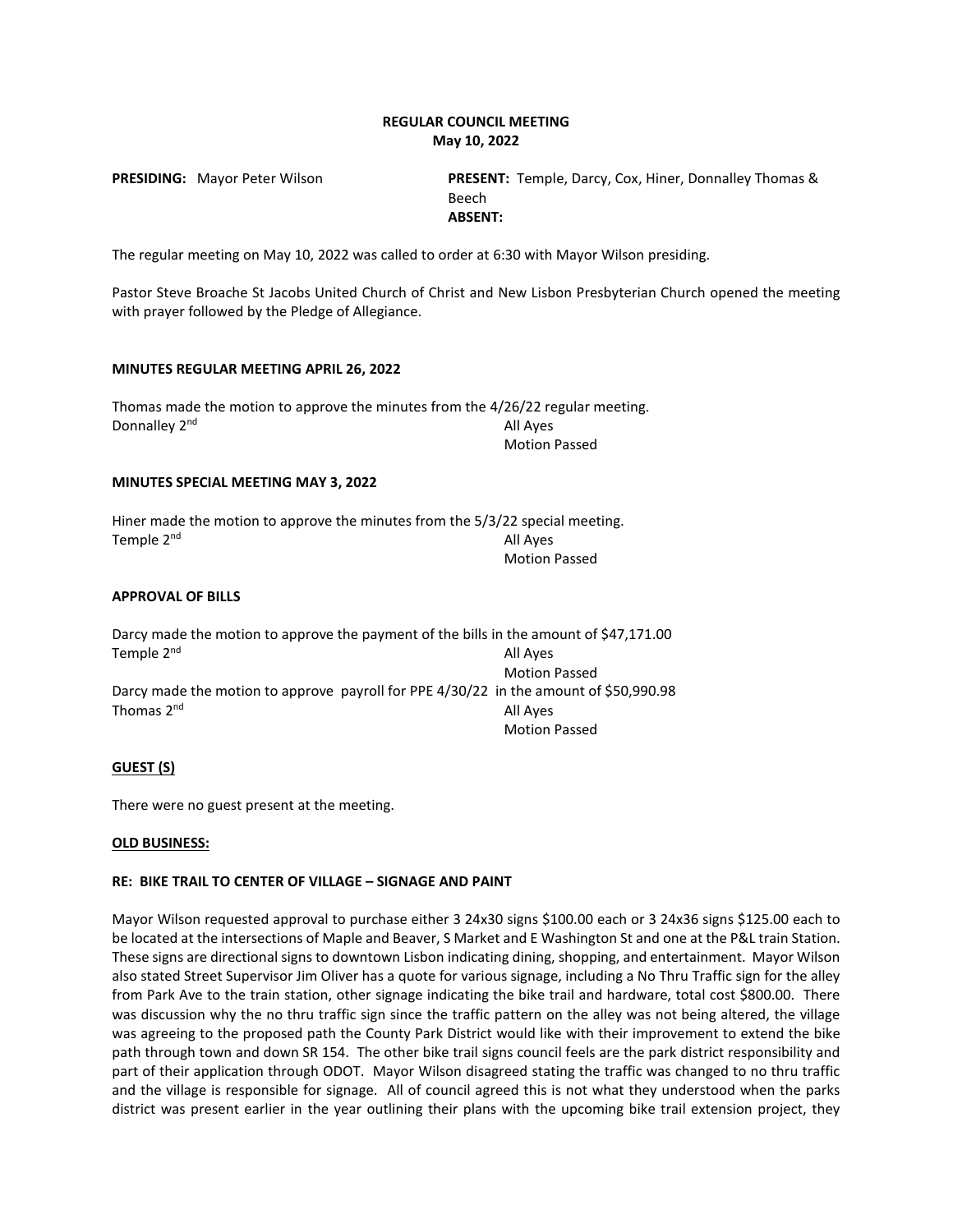passed the use of the alley as a way to connect the trail from the train station to the downtown area without any change in traffic pattern.

Cox made the motion to purchase three 24x30 directional signs at a cost of \$100.00 each. Donnalley 2<sup>nd</sup> All Ayes

Motion Passed

## **RE: ANTIFORCE EXERCISE EQUIPEMENT FOR WALKING PATH**

Mayor Wilson reported he had spoke with his contact at ODNR regarding the pass through grant for the walking trail, there is a \$2,000.00 administration fee, taken from the \$75,000.00 overall grant. The requested exercise equipment, benches and lights do not have to be purchased in the exact quantities as listed, as long as one of each item is purchased the cost will be approved. The parks committee will review the order with the pool manager making any needed changes.

## **RE: CDBG – E WASHINGTON ST APPLICATION UPDATE**

The 2023 CDBG application for E Washington St will be presented to the commissioners tomorrow during their meeting. There has been no date set as of yet for the paving of the 2022 CDBG project Lions Club Rd.

## **RE: CHAMBER OF COMMERCE UPDATE**

Council woman and Chamber President Donnalley updated council with the upcoming chamber events. May 14<sup>th</sup> is the car show, the appropriate forms have been turned into the police department for street closure. May 20<sup>th</sup> is the first third Friday event, there will be no streets closed only the park areas are being used. May 28<sup>th</sup> a Trail Mix Bike ride is being held again no street closures. June  $3^{rd}$  and  $10^{th}$  are Concerts in the Square, they do not need the microphone. The Farmer's Market was scheduled to begin June  $1<sup>st</sup>$ , however with the nice weather they would like to start this Saturday, council agreed there is no problem with starting earlier. Council President reminded those in attendance the Lisbon Grange will be selling ice cream May  $21<sup>st</sup>$  at the pool donating the proceeds towards the pool remodel.

## **RE: STREET CLEANING**

Council man Cox reported Everbrite will be in town May  $13<sup>th</sup>$  4:00 am until 12:00 pm for the annual spring street sweeping, they will do the main streets first moving to as many secondary streets as possible in the eight hours they are in town. A parking ban will be in affect for this sweeping and be posted so residents know of the sweeping. Mayor Wilson ask council to consider not starting at Lisbon – Canfield Rd SR 45 intersection since this is not part of the village limits, he does not feel doing this area is the village responsibility Center Twp should be responsible, he reminded council he has repeatedly ask the township for assistance in village projects to which they have said no. Council man Cox stated this area has been swept for the last five years because it is one of the main entrances to the village. Council woman Hiner ask if Everbrite has the time to do that area in addition to the streets in the village, Council man Cox indicated they do.

Cox made the motion to have Everbrite start at Lisbon – Canfield Rd and SR 45 with the scheduled street sweeping. Thomas  $2^{nd}$  and  $4^{nd}$  and  $4^{nd}$  and  $4^{nd}$  and  $4^{nd}$  and  $4^{nd}$  and  $4^{nd}$  and  $4^{nd}$  and  $4^{nd}$  and  $4^{nd}$  and  $4^{nd}$  and  $4^{nd}$  and  $4^{nd}$  and  $4^{nd}$  and  $4^{nd}$  and  $4^{nd}$  and  $4^{nd}$  and  $4^{nd}$  and  $4^{nd}$  and  $4^{nd}$ 

Motion Passed

**NEW BUSINESS**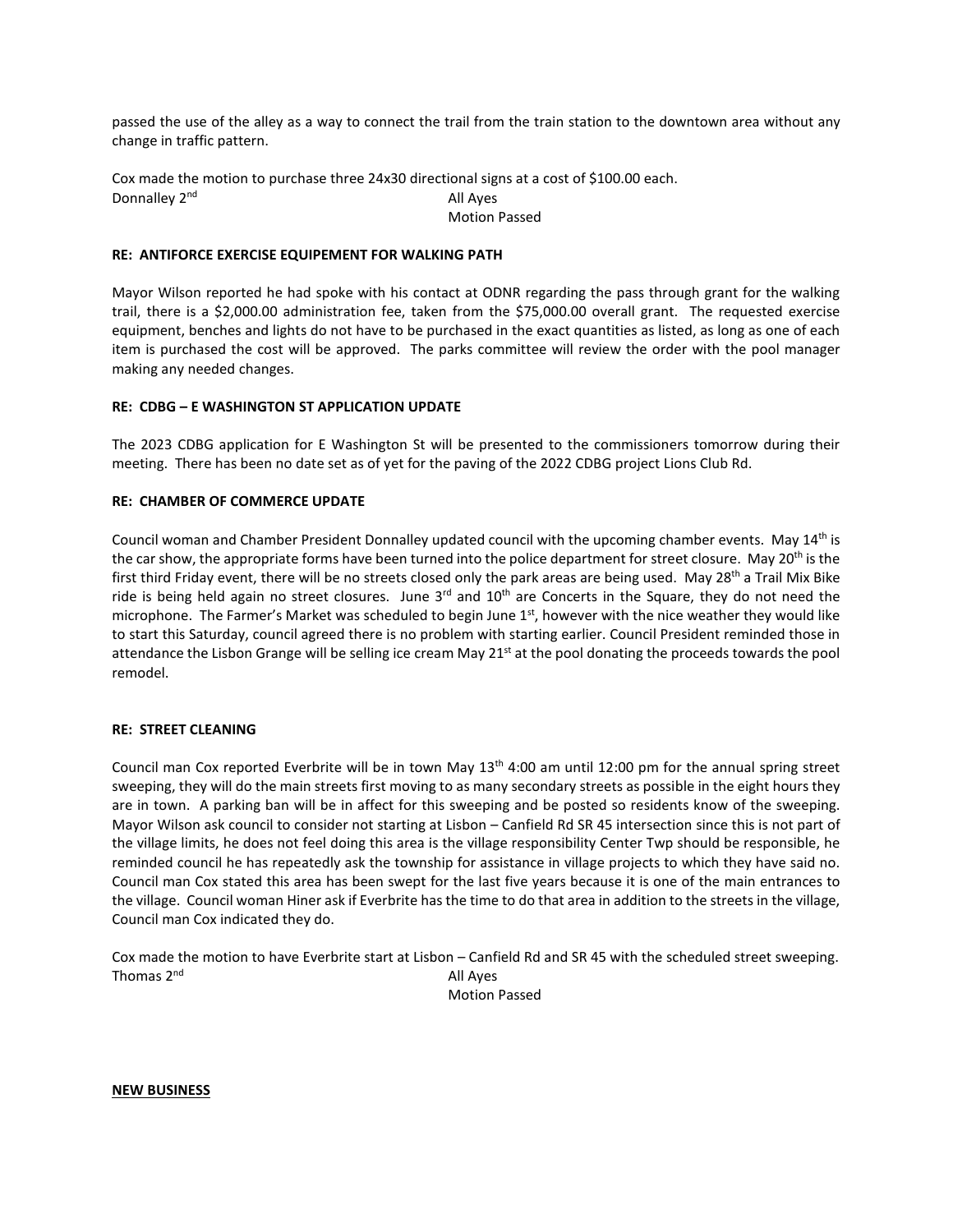## **RE: FEDERAL PRISON WORKER PROGRAM**

Mayor Wilson reported he attended a meeting at the Federal Prison last week, they indicated they are considering brining back the work program they had several years ago. The mayor will keep council updated on this matter. The mayor mentioned he sat beside a representative of the Ohio State Patrol who mentioned the influx of firearms and drugs in the county being the worst it has been in years. Council man Cox questioned if the program is used are the prisoners permitted to run weed whackers, since the village has employees who do not seem to weed whack anything. There was a long discussion on what needs weed whacked, how many weed whackers the village owns and how the work is not being done as needed.

# **RE: GOVERNOR DEWINE'S APPALACHIAN INITIATIVE**

Council was given in their packets a news release regarding Governor DeWine's proposal for a historic investment in Appalachia, this investment would support local initiatives to revitalize downtown districts, enhance quality of life and help rebuild the economics of Ohio's 32 Appalachian counties. Mayor Wilson indicated that this is a program RCAP would be able to help the village complete. The mayor will bring more information back to council when available.

# **RE: CEMETERY HIRING**

Gene Krotky, Cemetery Board, presented two applications to council for consideration, according to Gene both are willing to weed whack. Greg Bowers for a PT Maintenance II position and Connor Shreeve seasonal employee. Connor is a student at Beaver Local High School. The school has issued a work permit and his parents have signed a consent form permitting him to work. He also comes highly recommended and has great grades in school. He is fully aware of the job requirements. Gene thanked Solicitor Beech and Council President Thomas with the help they provided in obtaining the proper paperwork for the student. Mr. Bower's is semi-retired and only wants to work part time mainly in the summer and fall, which is a good fit for the needs of the cemetery. Council man Cox questioned if with these hires would the cemetery still need the assistance of both Lesa Gray and Patty Dailey from the street department. Mrs. Krotky stated they have not had Lesa all year and Patty has not been there in a few weeks, only Laura from the water department. Council man Cox was under the impression from the street department that Lesa and Patty had been there more. Mrs. Krotky feels the addition of these two will lesson the time the other employees are needed, except for maybe the month before Memorial Day as usual.

Thomas made the motion to hire Greg Bowers PT Maintenance II and Connor Shreeve Student Seasonal. Temple 2<sup>nd</sup> All Ayes Motion Passed

## **RE: REPLACEMENT OF LANDSCAPE LIGHTS IN SQUARE**

Solitas Electric quoted Street Supervisor Jim Oliver \$800.00 to replace two LED spot lights on the Village of Lisbon sign and one LED spot light on the Memorial.

Donnalley made the motion to accept the quote to replace two LED spot lights on the Village of Lisbon sign and one LED spot light on the Memorial at a cost of \$800.00 Solitas Electric. Cox 2<sup>nd</sup> All Ayes

Motion Passed

## **RE: HIRING OF PT DISPATCHER**

Council President Thomas presented an application for Chief Abraham for a part time dispatcher, Taylor Mellington. She is currently a part time dispatcher at the sheriff office and would like to work for the village also while attending college. The department has a current part time dispatcher who took a full time dispatcher position at another location affecting the number of hours she can work for the village.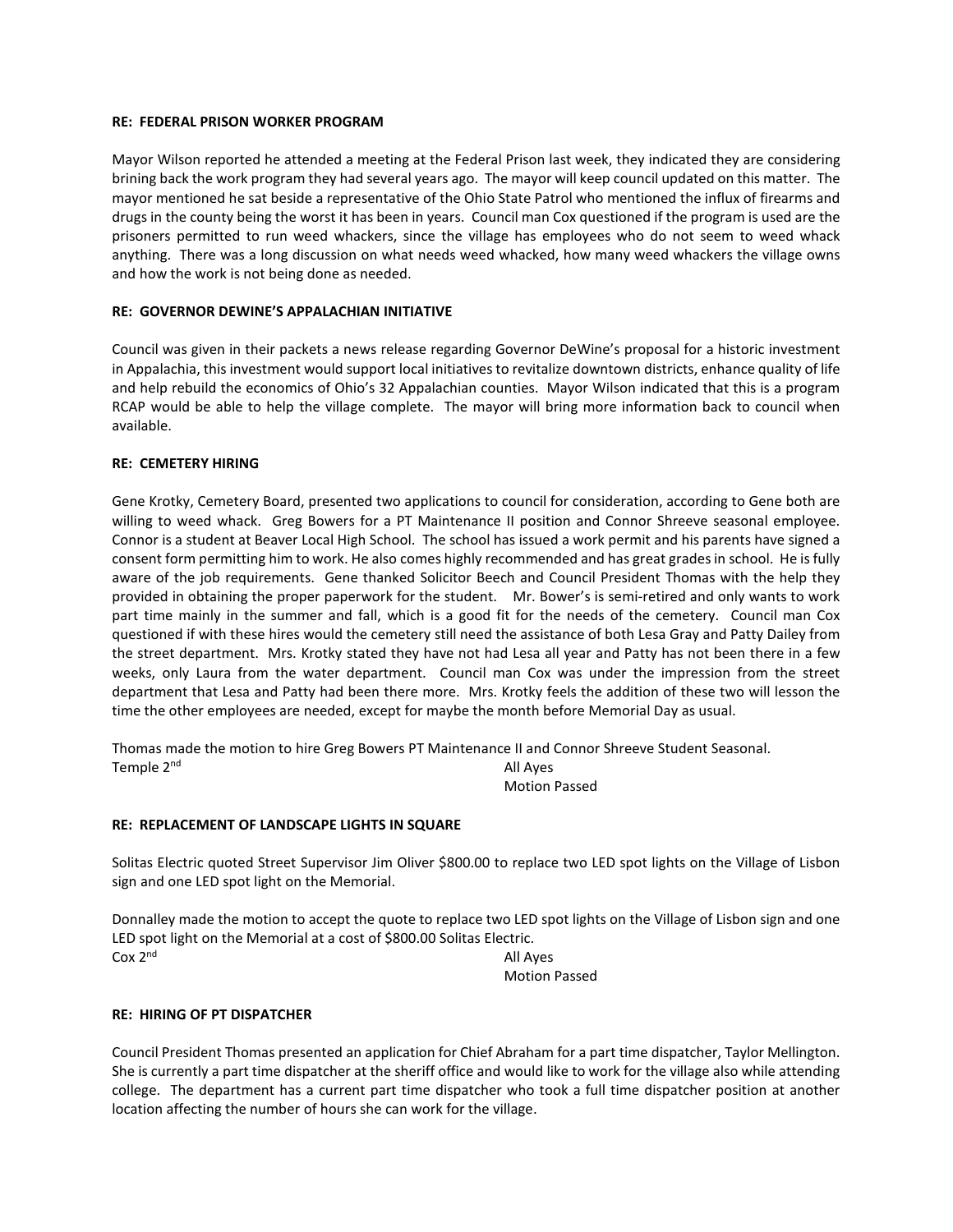Thomas made the motion to hire Taylor Mellington as a part time dispatcher.  $Cox 2<sup>nd</sup>$  All Ayes Motion Passed

### **FISCAL OFFICERS REPORT**

The following reports were submitted to council in their packets, the April bank reconciliation, April month end fund summary, the most current May fund summary report. The most recent vouchers were presented for signature prior to the meeting.

### **STREET DEPARTMENT REPORT**

A copy of the street department report was submitted to council in their packets. Ms. Wonner reported she received the invoice for the transmission repairs on the 2005 Ford F450, the actual rebuild invoice was for the approved amount. There were additional charges because the original transmission lines were unable to be used due to extreme corrosion and rust, the invoice for the new lines and labor to install is \$798.96.

Temple made the motion to pay the additional charges for Cole's Auto Service in the amount of \$798.96.  $\cos 2^{nd}$  All Ayes

### Motion Passed

Council woman Hiner ask if the street department would repair the hole on SR 154 near Carter Lumber, she noticed it over the weekend. Council woman Donnalley indicated this has been there awhile they seem to fix it, but it comes back. The street department will put something in it according to Mr. Oliver. Council man Cox ask if the quote has been obtained on fixing the running lights on the GMC 1 ton that haven't been working for some time now, Mr. Oliver said he hasn't.

#### **FIRE DEPARTMENT REPORT**

Chief Hall reported the department received written approval to start using the grant through the Ohio Department of Commerce, Division of State Fire Marshal in accordance with HB 110. This must be used for equipment acquisition as proposed in the application. The department has begun ordering the equipment on the application. Chief Hall also reported that several of the firefighters will be attending a grain bin training by the Ohio Fire Academy sponsored by Hanover and Winona Fire Departments.

## **PARKS DEPARTMENT REPORT**

Council woman Donnalley reported Mr. Oliver had started pressure washing at the pool, with the caulking be done and the mudding beginning. The pressure washing is going to take a longer than anticipated the pools is dirtier than thought. Council man Cox questioned if all the caulking was complete before the mudding started, Mr. Oliver answered it was not. Ms. Donnalley continued saying the street department plans to paint on May 20<sup>th</sup>, with the pool being filled on May 23<sup>rd</sup> and concrete work being scheduled for May 25<sup>th</sup> hopefully. Council man Cox feels these dates are not possible and with perfect weather conditions which we have not had the project is estimated to be three weeks behind. If the pool is painted on May 20<sup>th</sup>, the paint needs three days to cure, however he does not feel the pool could be painted in one day, but if did pool could be filled on the  $23^{\text{rd}}$ , it takes three days to fill the pool. It would than need at least a 48 hour pressure test on the pump now we are on May 28<sup>th</sup> so when come back after the holiday maybe the concrete could be poured. Ms. Wonner also mentioned that after all of this work is complete the County Health Department would need to inspect the pool before opening. This pushes the opening date even later into June. Council woman Donnalley ask if the splash pad could be open for Memorial Day, this with some work could be possible. The water lines are scheduled to be hooked up and the water turned out tomorrow. The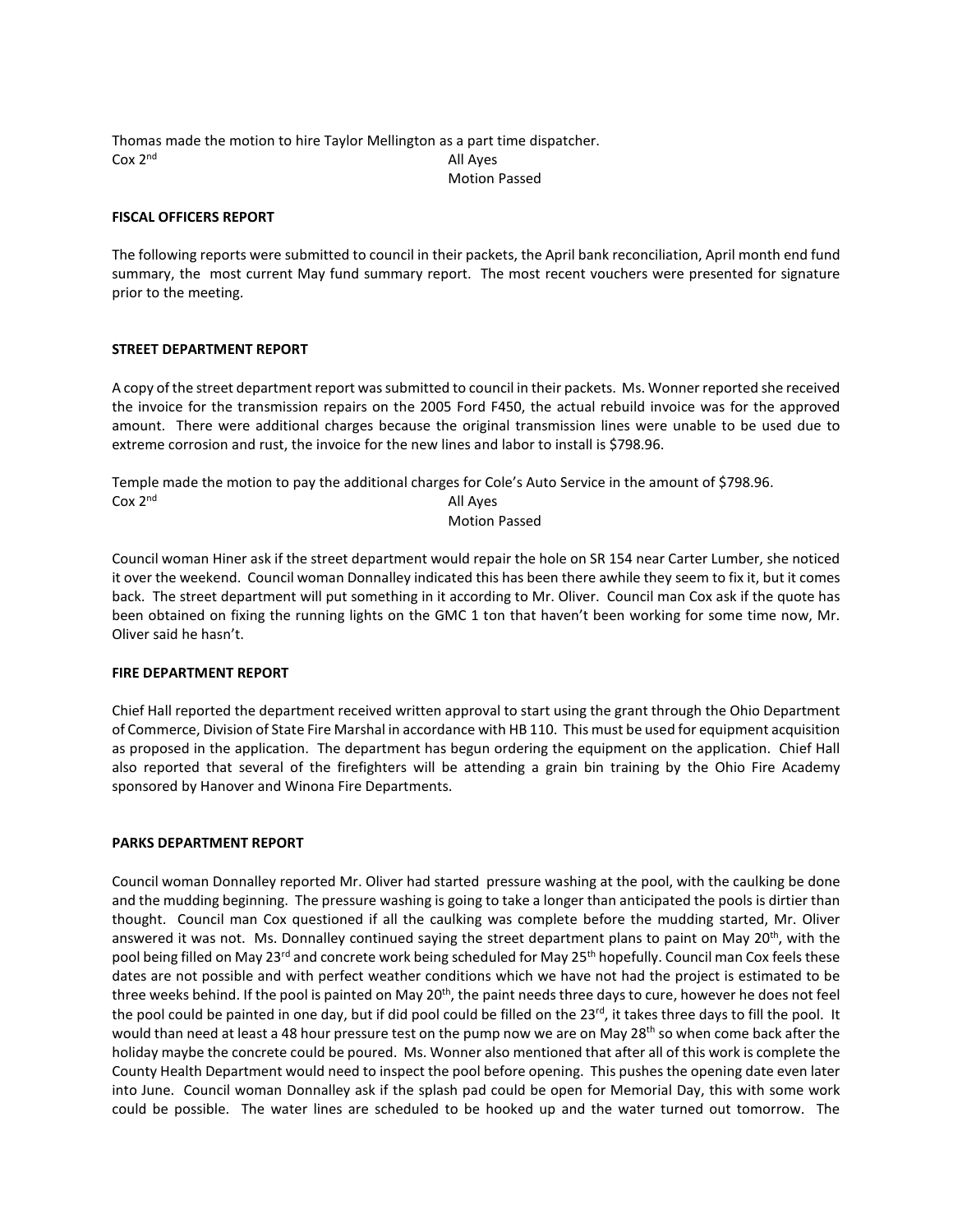contractor is hoping to be done with his work by Sunday May  $15<sup>th</sup>$ . The umbrellas for the splash pad and lifeguard chairs have been received. The stain has been ordered for Playtown; an anonymous donor purchased the needed 60 gallons. A couple of the rooms in the pool house have been cleaned out and ready for painting. The diving board needs some work, the base is salvageable, the fulcrum can be repaired. A new diving board itself will need to be replaced, it is suggested a 600 lb. rated 16 foot stainless steel board be purchased. Council man Cox has made several calls to OP Aquatics with no return calls, he will continue to look for a diving board. The board is estimated to cost \$6,500.00. The old snack room will be converted into a storage room with a drain installed, the depth markets have been ordered for the pool pad. The village will be offering a free swim weekend once the pool opens, Anna Madison has offered to put together and get out a flyer. The village received a \$2,000.00 anonymous donation and a \$50.00 donation from Mr. Williams towards the pool remodel. Council expressed their thanks and how all the effort on this project is appreciated.

# **BOARD OF PUBLIC AFFAIRS REPORT**

Bill Hoover, BPA chair, informed council that Jim Strabala's Mother passed away, there is a card if anyone would like to sign. The fire hydrants on the west side of town have been flushed, the east side of town will start next week. The Vaccon delivery has been delayed some parts are on back order, the hope is to have delivery June  $1<sup>st</sup>$  now. The village was awarded a design and engineering loan through OWDA for the NE Pressure project. The board is working with RCAP on a possible grant for the construction phase of the project through OPWC. The board is requesting that before any grant applications are approved council discuss with the board where they are at in their process. The board would like to not compete against any other village projects for funding, the NE Pressure is a very important project the board would like to work together with council not against, council agreed. The pool filter room will be put together next week, there is some old chemical to be disposed of. Univar is the first choice for disposal because this is where the chemicals were purchased if unused there could be a partial refund. The ball valve be installed, and the DE will be ordered for the pool.

## **ZONING DEPARTMENT**

The reports for the approved zoning applications were submitted to council in their packets.

## **MISCELLANEOUS**

The volunteer day for the cemetery is scheduled May 21st.

## **EXCUTIVE SESSION**

Thomas made the motion to enter into executive session for the compensation of a public employee with Solicitor Beech and Fiscal Officer Wonner being invited into the executive session. Temple 2<sup>nd</sup> All Ayes with a roll call vote Motion Passed

The regular meeting adjourned at 7:40 pm for executive session.

Thomas made the motion to reconvene from executive session. Hiner 2<sup>nd</sup> All Ayes with a roll call vote

Motion Passed

The meeting reconvened at 7:51 pm.

Thomas made the motion that cemetery employee Brian McCulley a salary employee be paid the overtime wages for the hours he plowed for the street department 17 hours in January.